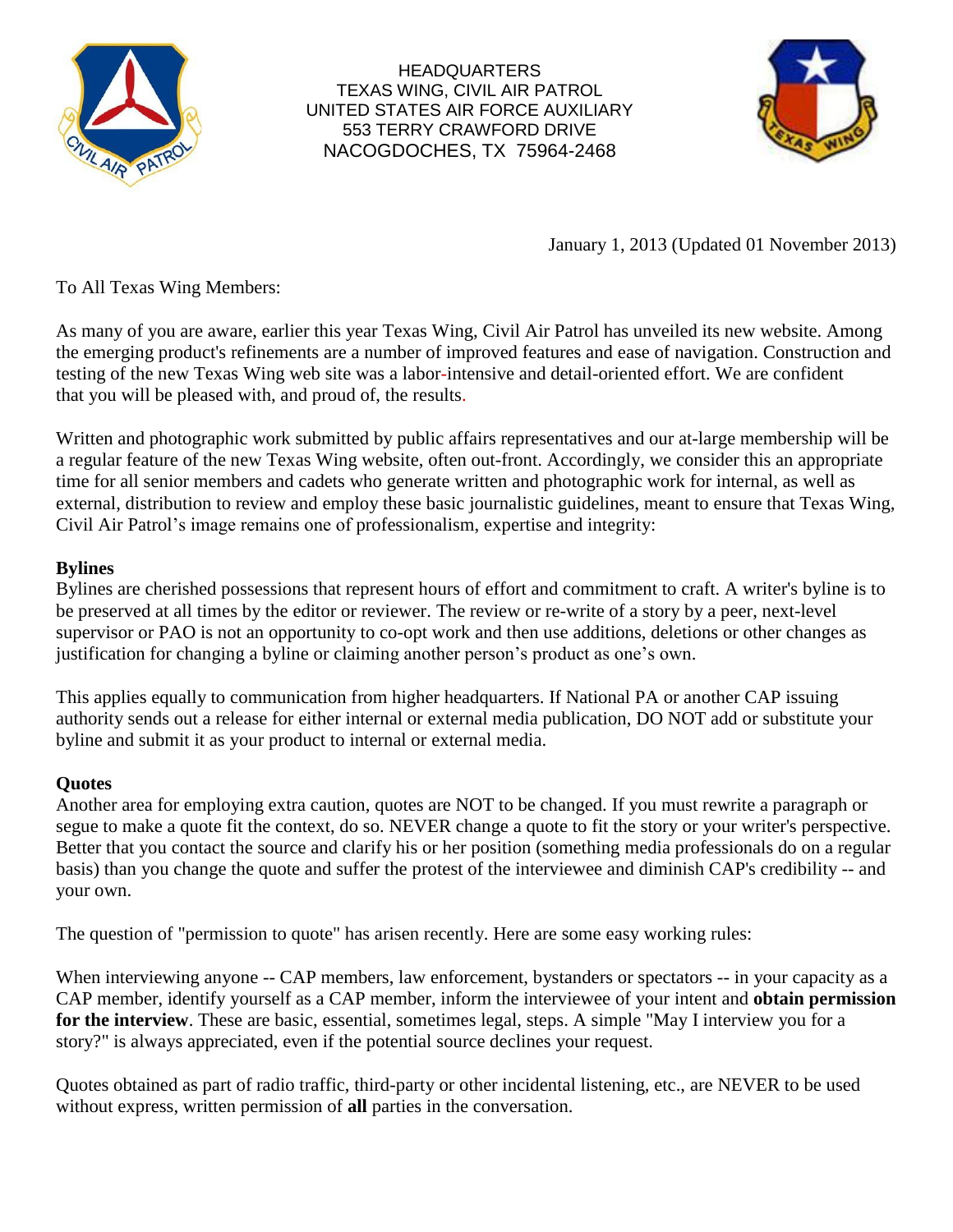Any non-CAP minors who are interviewed require written parental permission. **NO** exceptions.

When in doubt, carry copies of an interview permission form for completion by an interviewee or parent/guardian/responsible adult. A draft TXWG-PA Interviewee Permission Form is attached for your reference, but even getting a scribbled permission statement from a responsible party is an acceptable practice.

### **Photography/Videography/Electronic Recording ("Taping')**

The rules for imagery are essentially the same as for quotes, with the following emphasized for clarity:

Non-CAP minors who are the subject of a photograph, or central to an image, require parental/guardian permission. Avoid taking photographs of underage minors, such as a group of kindergarten students, for a story without obtaining *in advance* the permission of all responsible parties unless you are prepared to blur each facial image for legal purposes.

NEVER conduct a phone or other electronic audio or video interview with a non-CAP member without FIRST asking the interviewee for permission to do so. It is permissible to record the interviewee's statement as proof of permission, but this must be done BEFORE THE INTERVIEW BEGINS, and the interviewee MUST state that he or she is aware of, and giving permission for, the interview. So-called "one-party knowledge" does not establish the legality of a recorded interview or conversation. Preserve all audio and video interviews, including the pre-interview permission-given portion, for at least one year beyond publication, online posting or other release.

An interviewer may, at his or her discretion, choose to obtain from fellow CAP members permission to record.

#### **AP Style**

This is one of the most common points of contention, not only within CAP's public affairs community, but among governmental, corporate, non-profit, professional and free-lance publicists. CAPR 190-1, Sec. 7.b.(7) concerning the use of AP Style is clear and, therefore for us, the non-negotiable standard.

Getting used to AP Style is easy: read the attached "nutshell" cheat list, consult the *How-To Guide for Civil Air Patrol Public Affairs*, model your work after previously published CAP stories in *Volunteer,* on VolunteerNow or Southwest Region's *The Fly-By*, all of which use AP Style. Above all, **purchase, read through, and regularly consult** a copy of the latest edition of *The Associated Press Stylebook and Briefing on Media Law.* Highlight and tab the sections you'll most often use, such as abbreviations for city/state datelines, military rank and abbreviations, calendar dates, and military installations, among others. Downloadable and "app" versions of the AP Stylebook are available, so there's little reason to not consult "the journalist's bible" and conform to CAP regulations.

#### **Submittals for Approval**

The Wing PAO serves as the organizational verifier of fact, ensures conformity to CAPR 190-1, and facilitates adherence to NHQ/PA directives with the goal of safeguarding the good name and assets of CAP at all levels. All public affairs articles, photos, PSAs or related material generated by Texas Wing personnel and intended for external distribution (unit/group website pages accessible to the public, news media, SWR's *The Fly-By, Wings Over Texas,* NHQ/ PA, trade publications, governmental agencies, non-governmental organizations) **first must be sent to the Wing PAO** for final approval. The person submitting the material must include a proposed distribution list with each product. Personnel in the author's Texas Wing PA chain will be cc:ed for record. Once the material and distribution list have been approved by the Wing PAO, the product may be posted, issued or distributed **in the final approved form ONLY**. If any changes are necessary, the approval process must be repeated.